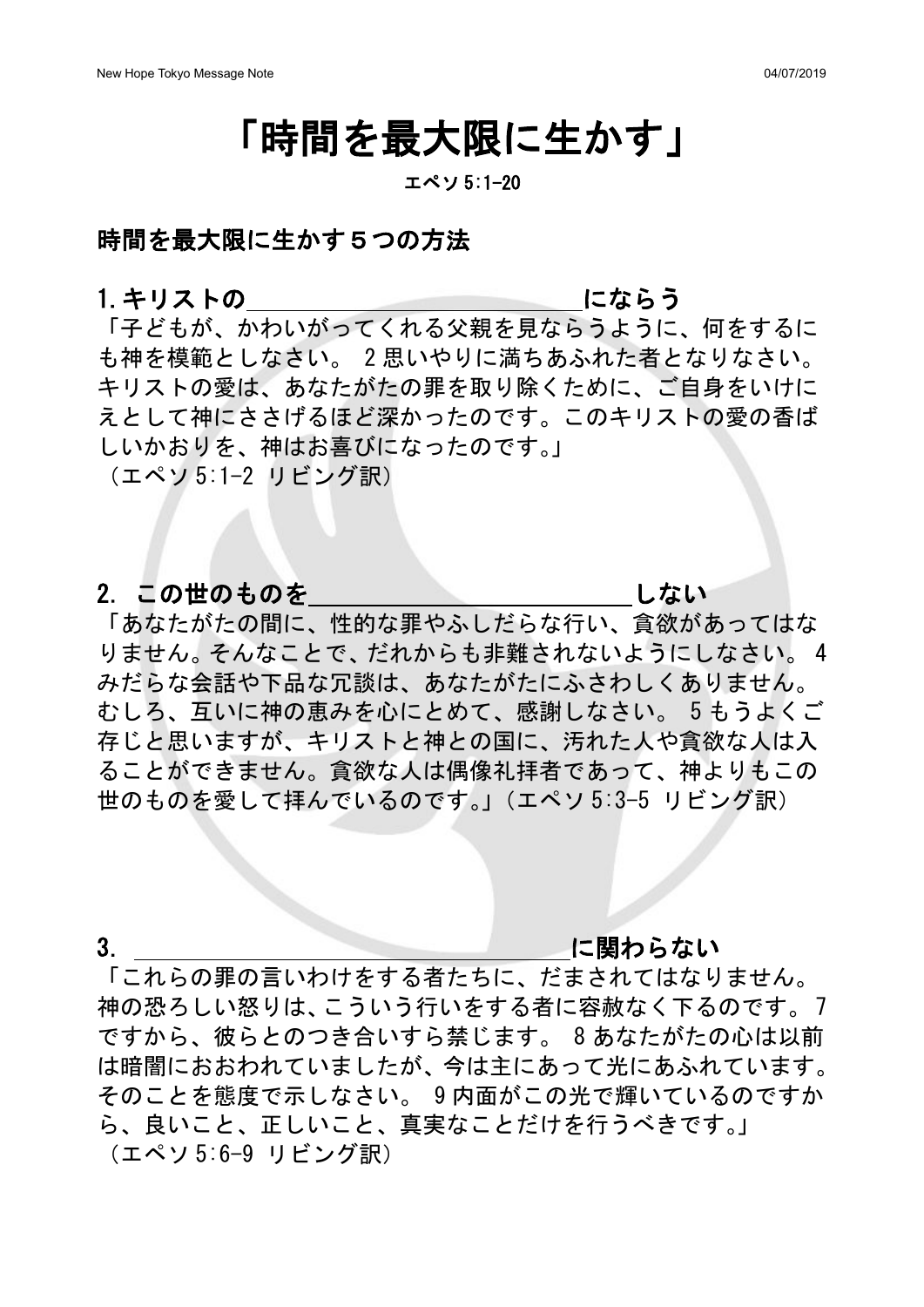## 4. キャンプ キャンプ は何かをわきまえ知る

「日々、主に喜ばれることは何かを、わきまえ知りなさい。 11 邪悪で 無益な快楽に身を任せてはいけません。むしろそれを非難し、明るみ に出しなさい。 12 神を敬わない者たちが暗闇でふけっている快楽は、 口にするのも恥ずかしいことです。 13 しかし、あなたがたがそれを明 るみに出す時、光がその罪を照らし出して正体をあばきます。その醜 さに気づいて、そのうちの何人かは光の子どもとなるでしょう。 14 だから、聖書にこう言われているのです。「眠っている者よ。目を覚ま せ。死者の中から起き上がれ。そうすれば、キリストがあなたを照ら される。」(エペソ 5:10-14 リビング訳)

### 5. 与えられている ちょうしゃ あっちゃ を十分に生かす

「ですから、自分の行動によくよく注意しなさい。今は困難な時代で す。愚か者にならないで、賢くなりなさい。16 あらゆる機会を十分に 生かして、正しい行いをしなさい。 17 軽率に行動せず、主が望んでお られることを実行しなさい。 18 酒を飲みすぎてはいけません。そこに は多くの悪が潜んでいるからです。むしろ、御霊に満たされ、支配し ていただきなさい。 19 聖なる歌をうたい、心の中で主に向かって賛美 しながら、互いに主について語り合いなさい。 20 いつも、あらゆるこ とを、主イエス・キリストの名によって、父なる神に感謝しなさい。」 (エペソ 5:15-20 リビング訳)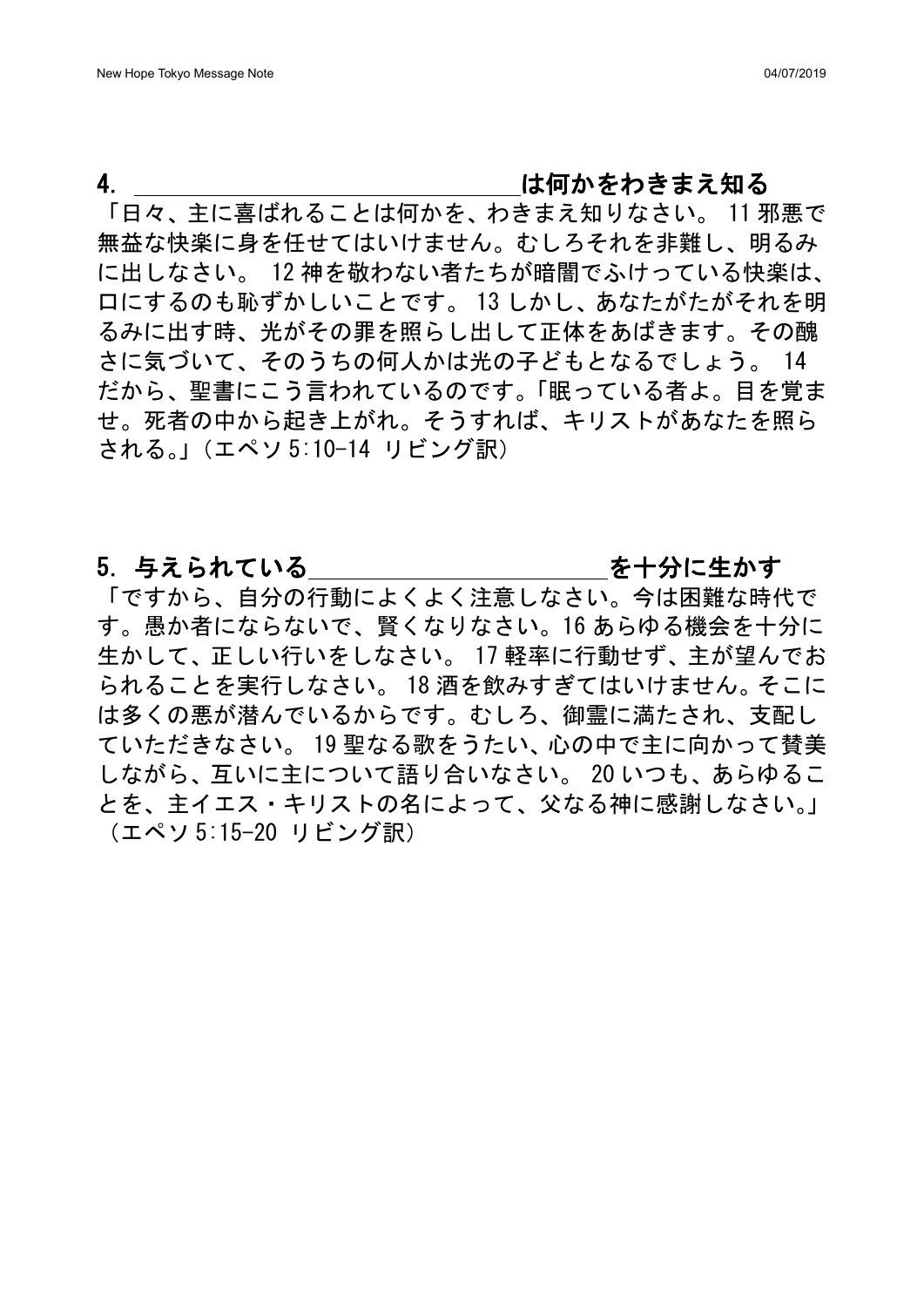# **REDEEM THE TIME**

**Ephesians 5:1-20**

### **FIVE WAYS TO REDEEM THE TIME**

### **1.FOLLOW THE OF CHRIST**

"**Imitate God, therefore, in everything you do, because you are his dear children. 2 Live a life filled with love, following the example of Christ. He loved us and offered himself as a sacrifice for us, a pleasing aroma to God.**" **(Ephesians 5:1**—**2 NLT)**

### **2.DO NOT THE THINGS OF THIS WORLD**

"**Let there be no sexual immorality, impurity, or greed among you. Such sins have no place among God**' **s people. 4 Obscene stories, foolish talk, and coarse jokes**—**these are not for you. Instead, let there be thankfulness to God. 5 You can be sure that no immoral, impure, or greedy person will inherit the Kingdom of Christ and of God. For a greedy person is an idolater, worshiping the things of this world.** " **(Ephesians 5:3**—**5 NLT)**

### **3. DO NOT PARTICIPATE IN**

"**Don**'**t be fooled by those who try to excuse these sins, for the anger of God will fall on all who disobey him. 7 Don**'**t participate in the things these people do. 8 For once you were full of darkness, but nowyou have light from the Lord. So, live as people of light! 9 For this light within you produces only what is good and right and true.**" **(Ephesians 5:6**—**9 NLT)**